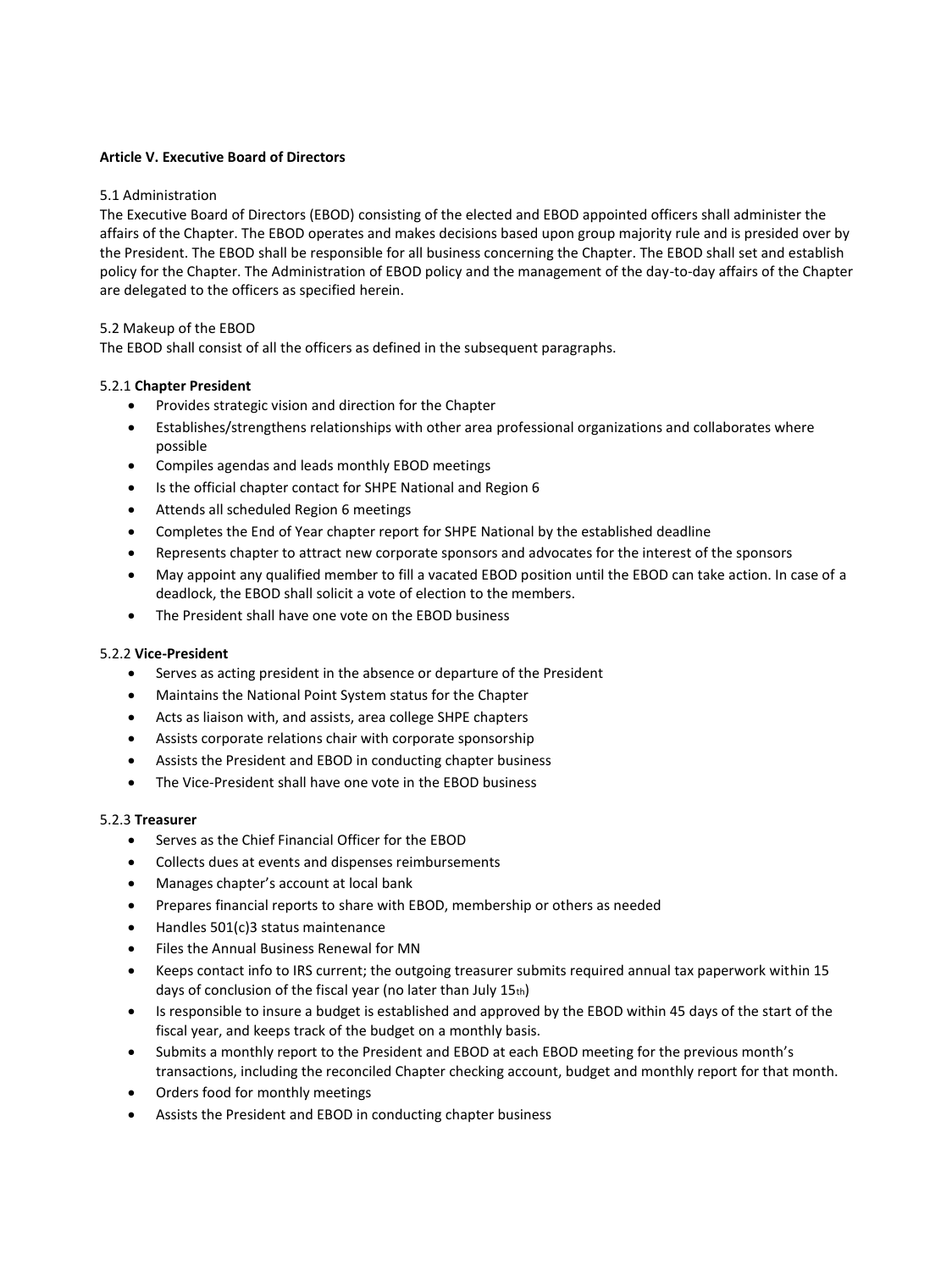- Submits membership dues collected by the Chapter to National requirements in submitting membership forms and dues to National within thirty (30) days of receipt.
- Transfer all financial reports in hard and electronic copy to the succeeding Treasurer within 30 days of termination of term
- Treasurer shall have one vote on the EBOD business

## 5.2.4 **Secretary**

- Maintains official records of the Chapter
- Serve all notices required by law or the Bylaws of the Chapter
- E-mails communications to EBOD and membership as needed
- Checks PO Box for incoming mail
- Takes minutes at EBOD meetings and sends out via e-mail to all EBOD members within 3 business days
- Sets up EBOD meeting locations/times
- Sends out request for agenda items before meeting to provide to the President; gets final agenda from President and sends out in advance of the meeting
- Is in charge of the election/voting process
- Assists the President and EBOD in conducting chapter business
- Responsible to transfer all official records of the Chapter in hard and electronic copy to the succeeding Secretary within 30 days of termination of term
- Secretary shall have one vote on the EBOD business

#### 5.2.5 **Professional Development Chair**

- Identifies and organizes at least 3 events throughout the fiscal year that cater to members' professional and personal development; events can include speakers, tours, professional and personal development opportunities, workshops, panel discussions, etc.
- Assists the President and EBOD in conducting chapter business
- Professional Development chair shall have one vote on the EBOD business

# 5.2.6 **Corporate and Community Relations Chair**

- Manages and communicates with current corporate sponsors
- Researches opportunities and invites new companies to become corporate sponsors
- Connects with companies to introduce the Chapter to their employees to encourage Chapter membership
- Works with Vice-President to develop additional sponsoring opportunities
- Represents and expands presence of the Chapter with other appropriate organizations (Latino, Engineering, Non-Profits, etc)
- Assists the President and EBOD in conducting chapter business
- Corporate and Community Relations chair shall have one vote on the EBOD business

#### 5.2.7 **Membership Chair**

- Updates membership reports and confirms membership list with SHPE National
- Sets membership goals for the chapter and develops at least three membership drive activities throughout the fiscal year
- Conducts yearly membership survey
- Plans and organizes at least three networking/social events throughout the fiscal year
- Assists the President and EBOD in conducting chapter business
- Maintains the official membership roster
- Membership Chair shall have one vote on the EBOD business